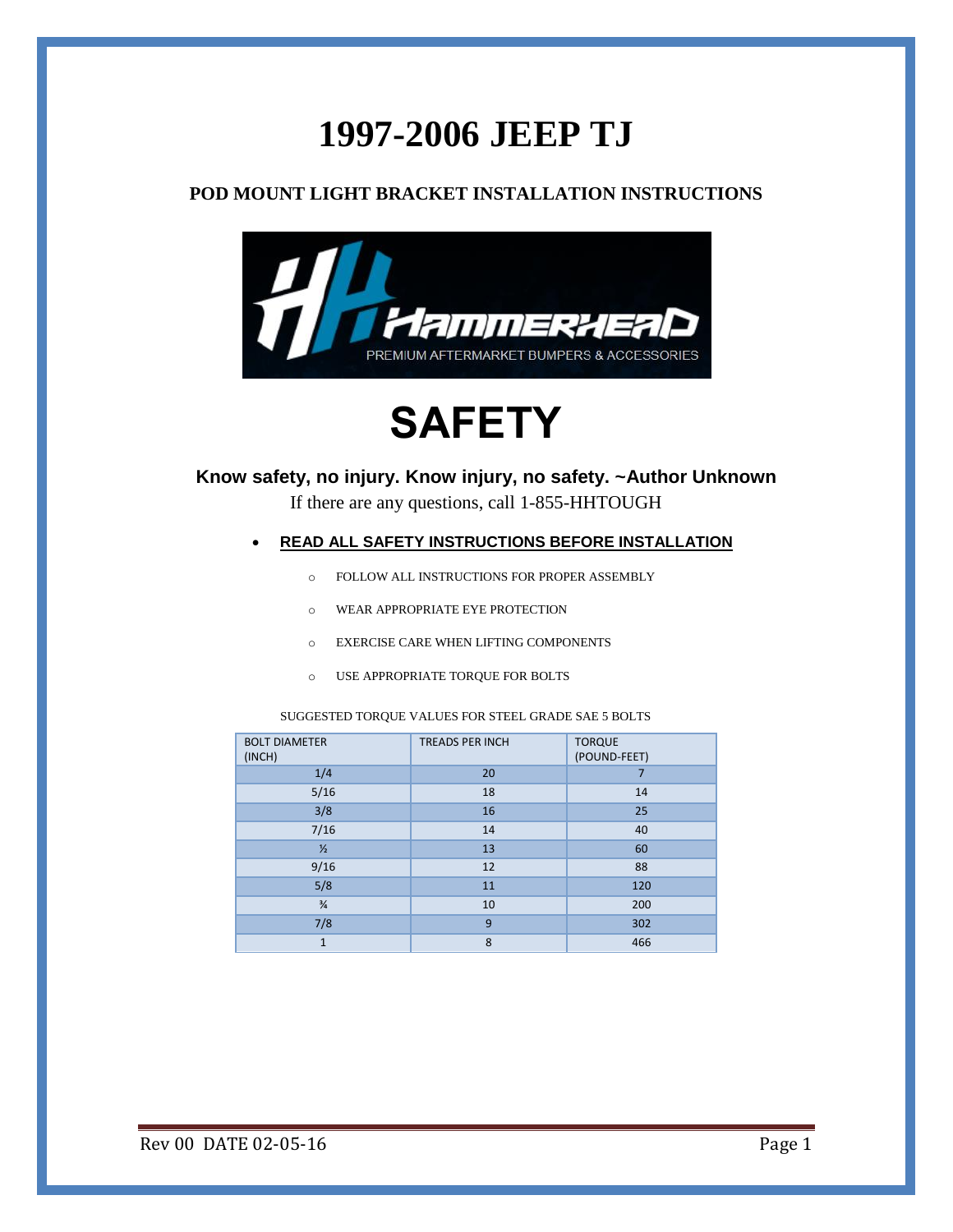

2007-2016 Jeep JK

| <b>PARTS LIST</b> |                    |                                     |                 |  |
|-------------------|--------------------|-------------------------------------|-----------------|--|
| <b>QUANTITY</b>   | <b>PART NUMBER</b> | <b>DESCRIPTION</b>                  | <b>CHECKOFF</b> |  |
|                   | 601-56-2322        | LEFT TJ POD LIGHT<br><b>MOUNT</b>   |                 |  |
|                   | 601-56-2323        | RIGHT TJ POD LIGHT<br><b>MOUNT</b>  |                 |  |
| 4                 | 319-12-0019        | TORX <sub>40</sub><br>PAN HEAD BOLT |                 |  |
|                   | 601-56-2861        | POD MOUNT FOAM<br><b>RIGHT</b>      |                 |  |
|                   | 601-56-2860        | POD MOUNT FOAM<br><b>LEFT</b>       |                 |  |

# **II. TOOL LIST**

- 1. Basic tool set
- 2. Torx 40 socket

### **III. REMOVAL OF OEM BOLTS**

1. Using a Torx 40 socket remove both the horizontal bolts from the A-Pillar





Rev 00 DATE 03-10-16 Page 2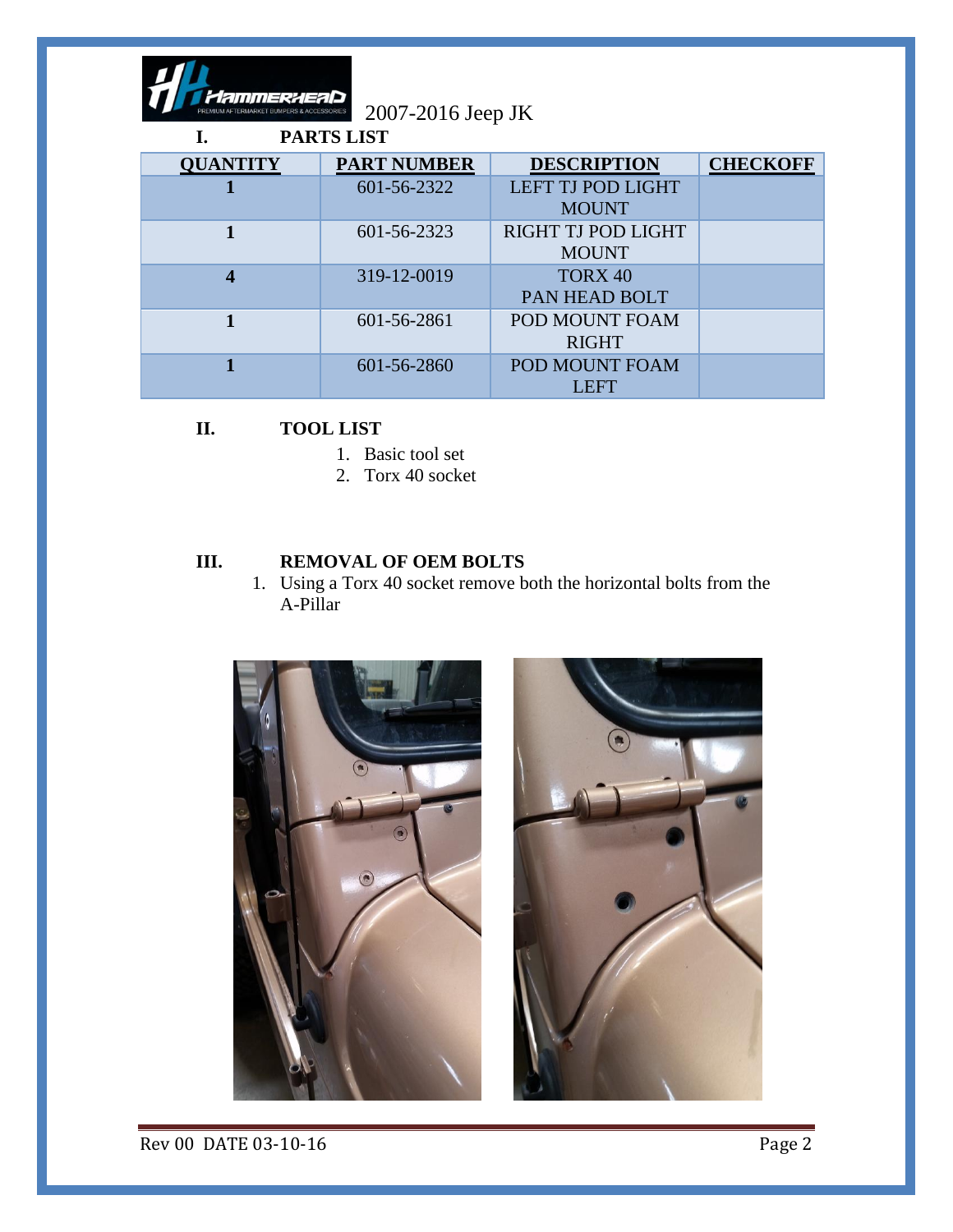

2007-2016 Jeep JK

## **IV. INSTALATION OF A-PILLAR LIGHT BRACKET**

- 1. Peel the cover off the back of the provided foam
- 2. Place the foam on the back of the POD MOUNT LIGHT BRACKETS.



- 3. Place the A-PILLAR LIGHT BRACKET onto the A-Pillar as shown
- 4. Using a Torx 40 socket use provided bolts to secure the POD MOUNT LIGHT BRACKET



- 5. Repeat for the other side
- 6. Install lights according to their instructions